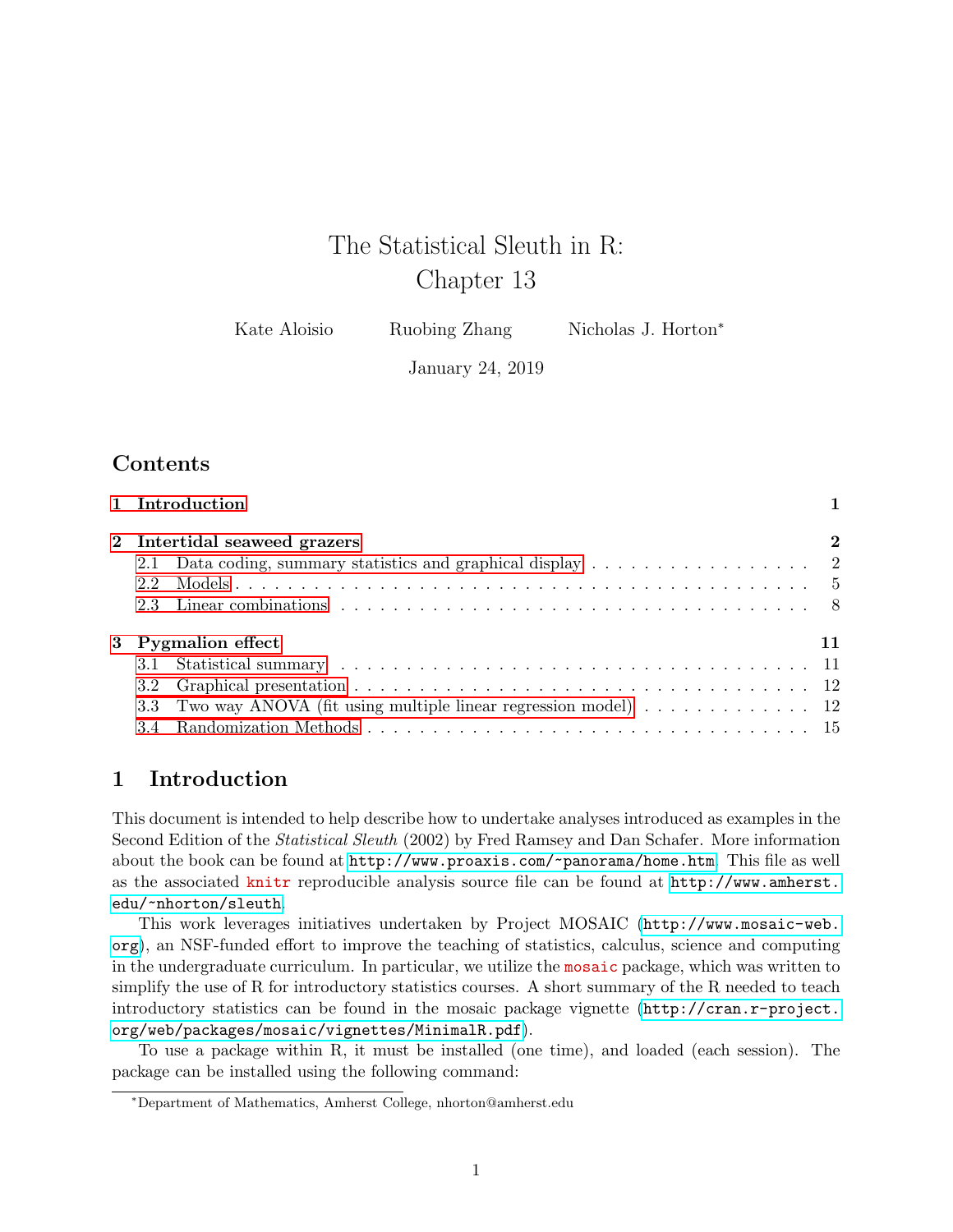```
> install.packages('mosaic') # note the quotation marks
```
Once this is installed, it can be loaded by running the command:

> require(mosaic)

This needs to be done once per session.

In addition the data files for the *Sleuth* case studies can be accessed by installing the **Sleuth2** package.

```
> install.packages('Sleuth2') # note the quotation marks
```
> require(Sleuth2)

We also set some options to improve legibility of graphs and output.

```
> trellis.par.set(theme=col.mosaic()) # get a better color scheme for lattice
> options(digits=4, show.signif.stars=FALSE)
```
The specific goal of this document is to demonstrate how to calculate the quantities described in Chapter 13: The Analysis of Variance for Two-Way Classifications using R.

# <span id="page-1-0"></span>2 Intertidal seaweed grazers

This wicked complicated trial is a subset of a factorial design (6 of the possible 2 by 2 by 2 combination of factors) plus blocking. This randomized block design is analyzed in case study 13.1 in the Sleuth.

#### <span id="page-1-1"></span>2.1 Data coding, summary statistics and graphical display

We begin by reading the data, performing the necessary transformations and summarizing the variables.

```
> # logit transformation
> case1301 = transform(case1301, logitcover = log(Cover/(100-Cover)))
```

```
> summary(case1301)
```

|               |                |                   | Cover Block Treat logitcover |         |  |                     |  |
|---------------|----------------|-------------------|------------------------------|---------|--|---------------------|--|
|               | Min. : 1.0 B1  |                   | :12                          | $C$ :16 |  | $Min.$ :-4.595      |  |
| 1st Qu.: 9.0  |                | <b>B2</b>         | $:12$ f $:16$                |         |  | 1st $Qu.:-2.314$    |  |
|               | Median $:22.5$ | B <sub>3</sub>    | $:12$ fF $:16$               |         |  | Median $:-1.237$    |  |
| Mean : 28.6   |                | <b>B4</b>         | $:12 \t L ::16$              |         |  | Mean $:-1.233$      |  |
| 3rd Qu.: 42.2 |                | B5 -              | $:12$ Lf $:16$               |         |  | $3rd$ Qu.: $-0.313$ |  |
| Max. : 95.0   |                | B6                | $:12$ LfF $:16$              |         |  | Max. : 2.944        |  |
|               |                | $(0$ ther $):$ 24 |                              |         |  |                     |  |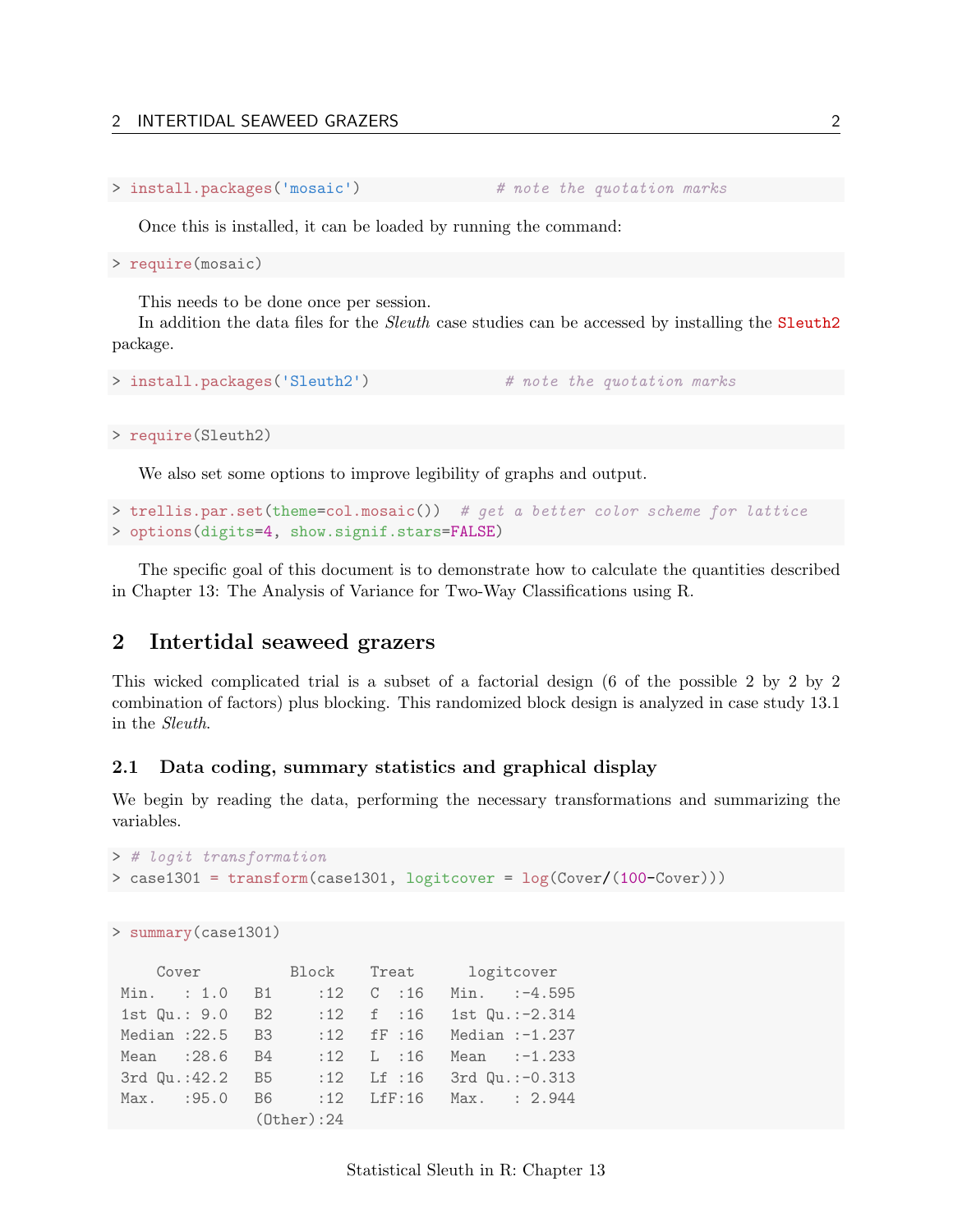#### > favstats(logitcover~Treat, data=case1301)

Treat min Q1 median Q3 max mean sd n missing 1 C -1.815 -0.7995 0.1201 0.80579 2.9444 0.1805 1.3990 16 0 2 f -2.091 -0.8119 -0.4898 0.09007 2.0907 -0.3137 1.0748 16 0 3 fF -2.197 -1.7762 -0.5325 -0.30237 0.9946 -0.8214 0.9599 16 0 4 L -3.178 -2.4784 -1.6964 -0.90838 0.3228 -1.7120 1.0215 16 0 5 Lf -3.476 -2.9444 -2.1530 -1.25519 0.2819 -2.0044 1.1399 16 0 6 LfF -4.595 -2.9444 -2.7515 -2.28453 -1.2657 -2.7247 0.8310 16 0

There were a total of 96 rock plots free of seaweed. These plots where split into 8 blocks based on location. Each block contained 12 plots. Then 6 treatments were randomly assigned to plots within each block. Therefore there were two plots per treatment within each block, as shown in Display 13.2 (page 377 of the *Sleuth*).

We can check for evidence of nonadditivity using interaction plots. For a figure akin to Display 13.7 on page 383 we can use the following code:

> with(case1301, interaction.plot(Block, Treat, Cover))



This figure shows evidence of nonadditivity. However as the authors note the type of nonadditivity seen in this figure may be removed by transformations. In addition, the residual plot from the saturated model (shown below and is akin to Display 13.8 on page 384) has a distinct funnel shape, also indicating a need for transformation.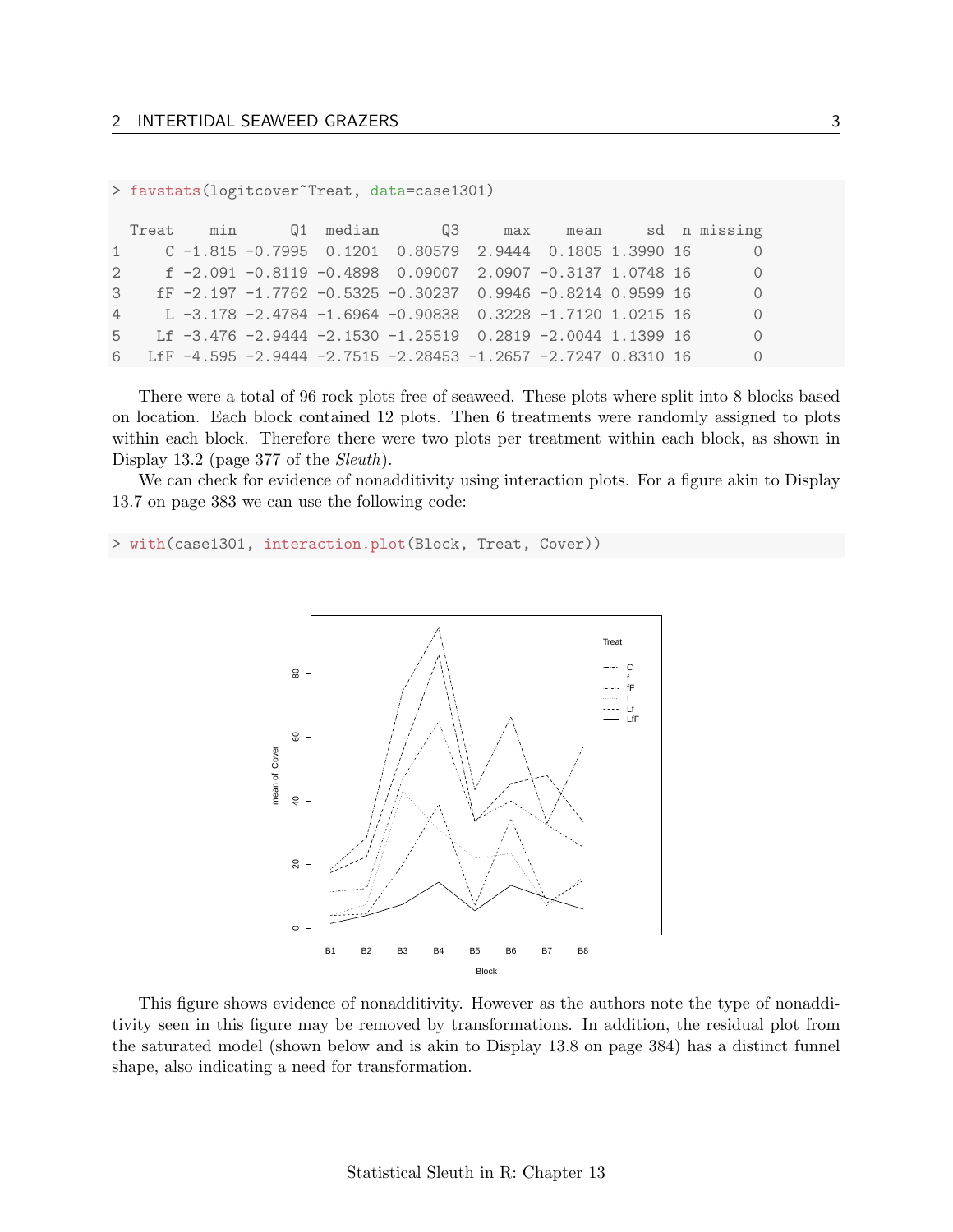

> plot(aov(Cover ~ Block\*Treat, data=case1301), which=1)

After the log transformation, we can then observe an interaction plot on the log transformed data akin to Display 13.9 on page 385.

> with(case1301, interaction.plot(Block, Treat, logitcover))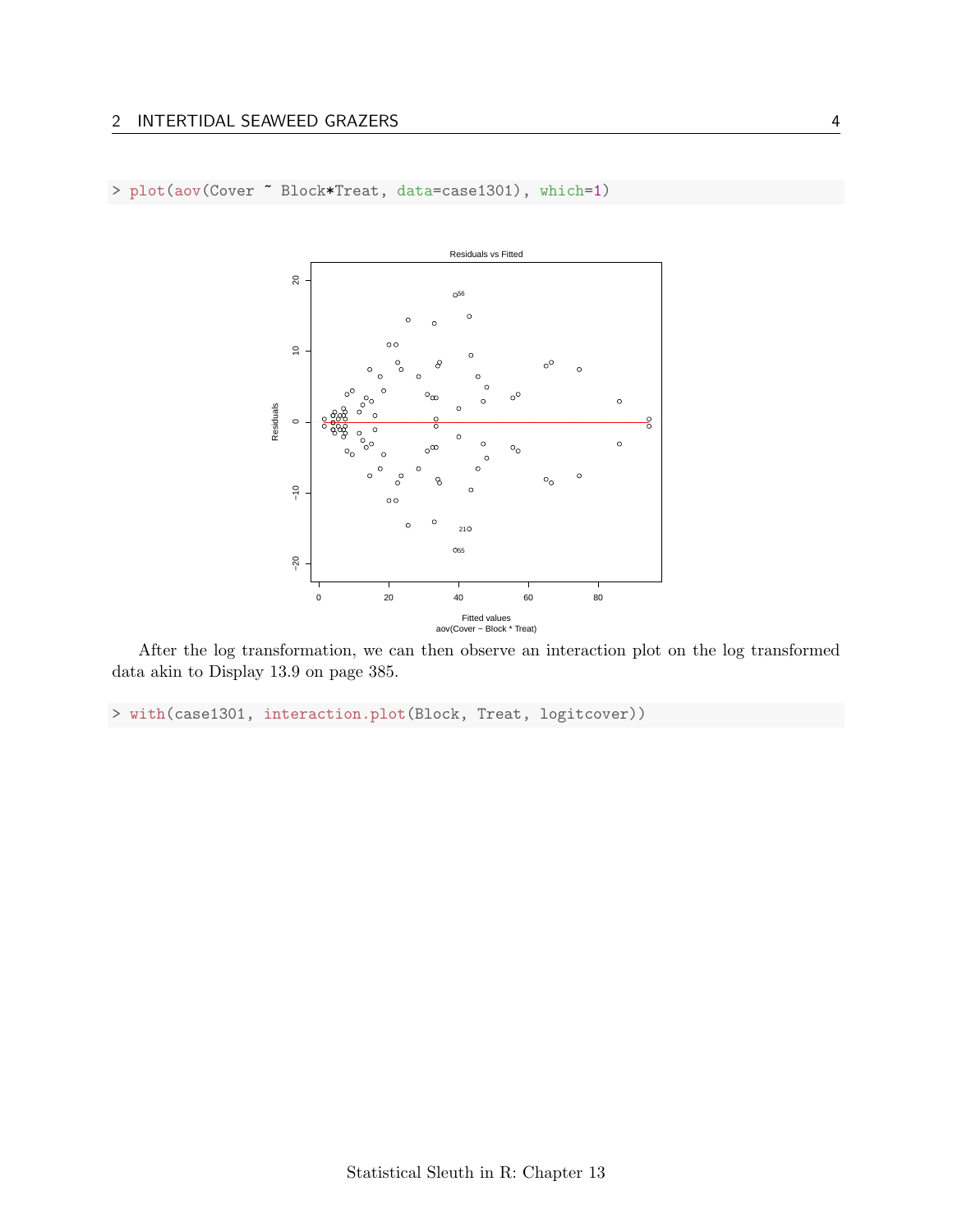

### <span id="page-4-0"></span>2.2 Models

Then we can create an ANOVA for the nonadditive model estimating the log of the seaweed regeneration ratio as summarized on page 385 (Display 13.10).

```
> anova(lm(logitcover ~ Block*Treat, data=case1301))
Analysis of Variance Table
Response: logitcover
          Df Sum Sq Mean Sq F value Pr(>F)
Block 7 76.2 10.89 35.96 <2e-16
Treat 5 97.0 19.40 64.06 <2e-16
Block:Treat 35 15.2 0.44 1.44 0.12
Residuals 48 14.5 0.30
```
This model has an  $R^2$  of 92.84%, an adjusted  $R^2$  of 85.83%, and an estimated SD of 0.5503. Notice that the interaction term has a large  $p$ -value, 0.1209, suggesting that the data may be more consistent with an additive model.

We can then compare these results to an ANOVA for the additive model estimating the log of the seaweed regeneration ratio as shown in Display 13.11 on page 387.

```
> anova(lm(logitcover ~ Block+Treat, data=case1301))
Analysis of Variance Table
```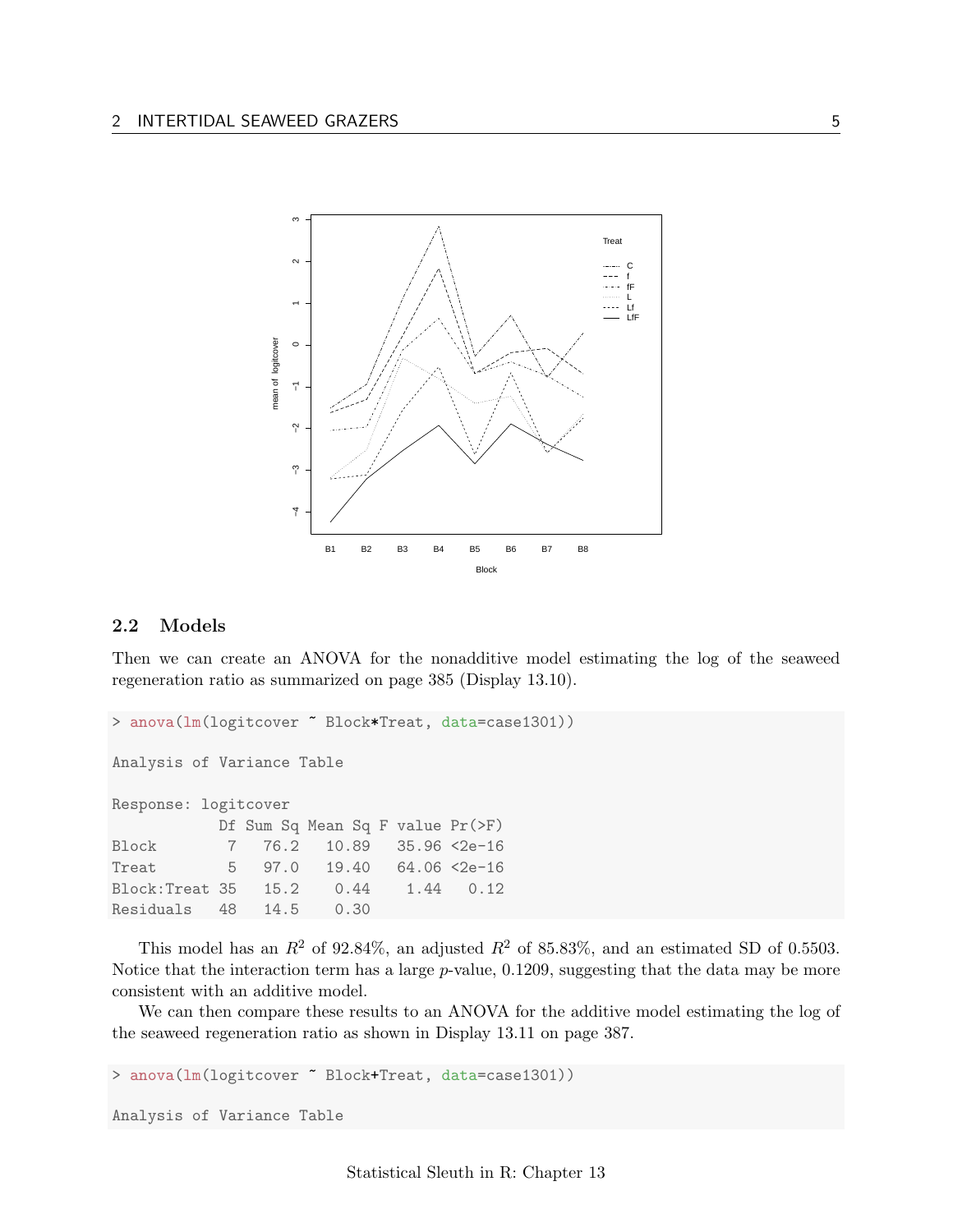Response: logitcover

|                        |  | Df Sum Sq Mean Sq F value Pr(>F) |  |                  |
|------------------------|--|----------------------------------|--|------------------|
| Block                  |  | 7 76.2 10.89 30.4 <2e-16         |  |                  |
| Treat 5 97.0 19.40     |  |                                  |  | $54.1 \le 2e-16$ |
| Residuals 83 29.8 0.36 |  |                                  |  |                  |

This model has an  $R^2$  of 85.34%, an adjusted  $R^2$  of 83.22%, and an estimated SD of 0.5989.

Next we can assess the fit of the additive model through diagnostic plots. First we can check the linearity assumption.

> plot(aov(logitcover ~ Block+Treat, data=case1301), which=1)



From this plot is appears that the linearity assumption seems reasonable. We will need to assume independence based on the information given. Next we will assess the normality assumption for the additive model.

```
> case1301$resid = residuals(aov(logitcover ~ Block+Treat, data=case1301))
> histogram(~ resid, type='density', density=TRUE, data=case1301)
```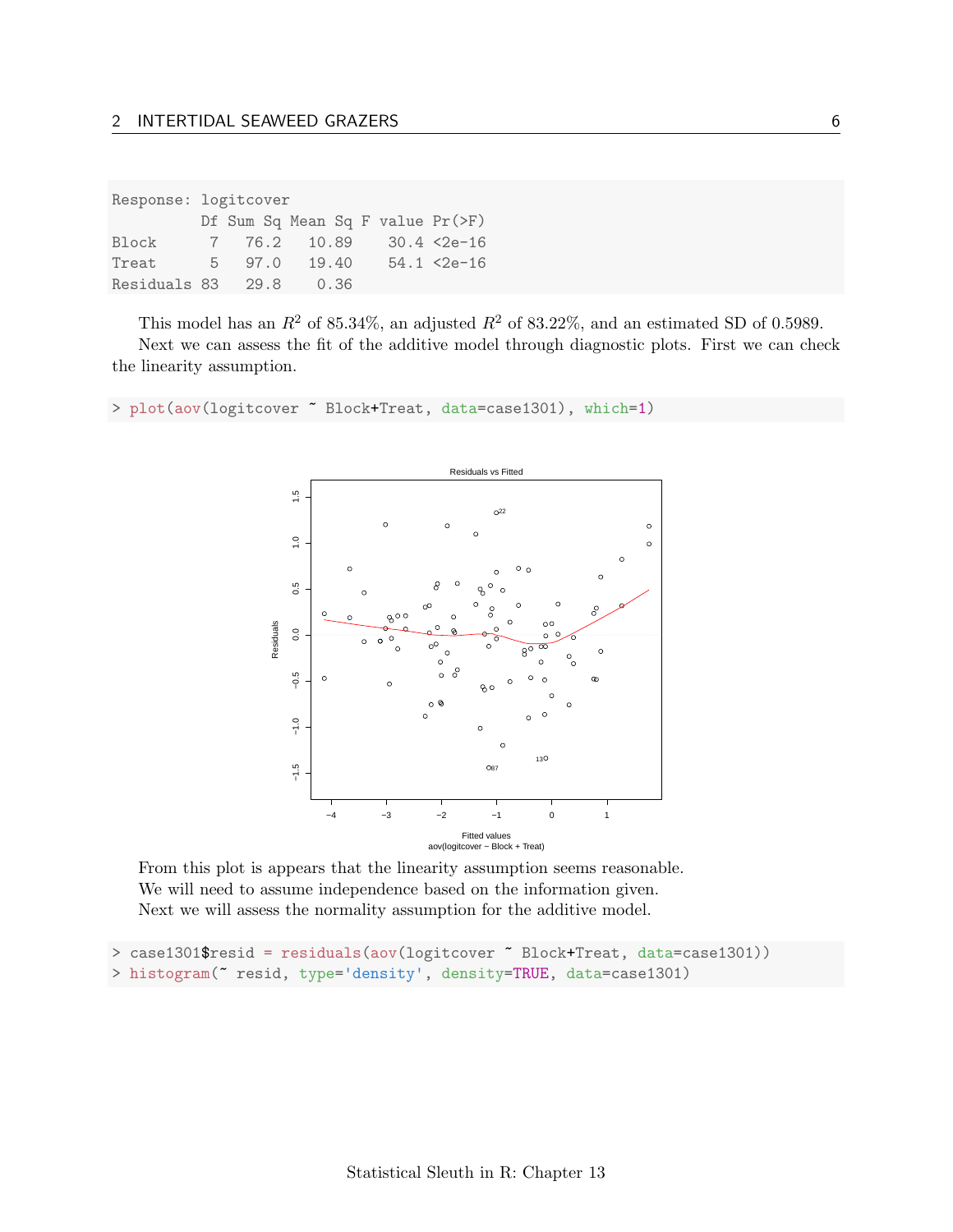

From this figure normality seems reasonable as well. Now we can assess equality of variance.

> plot(aov(logitcover ~ Block+Treat, data=case1301), which=3)



From this figure, the assumption of equal variance seems to be somewhat problematic, as seen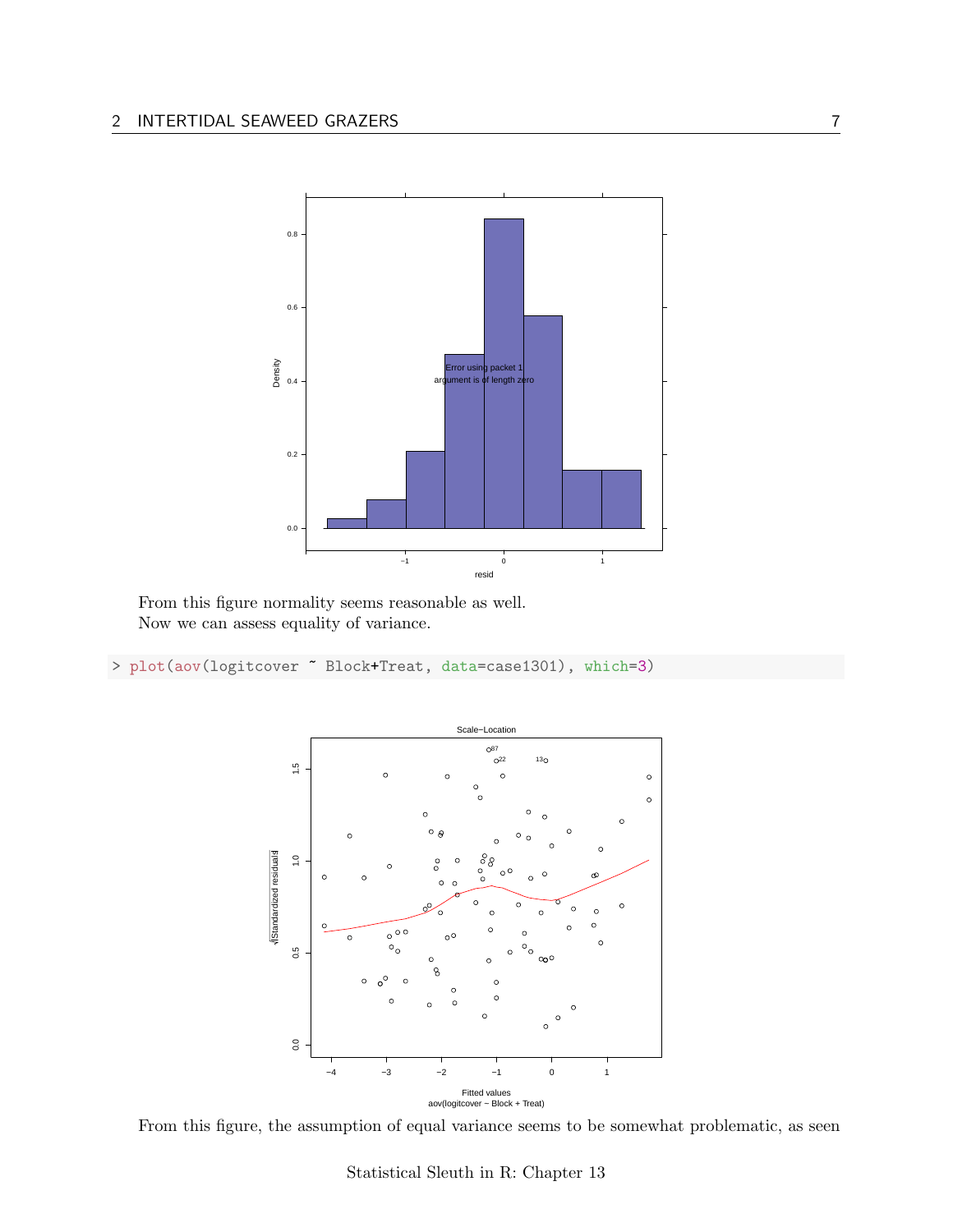#### in the curvature of the lowess line.

Lastly we can look for influential points and/or high leverage with the additive model.

> plot(aov(logitcover ~ Block+Treat, data=case1301), which=4)



From this figure we can obtain certain plots that appear to be influential points.

```
> case1301[c(13, 22, 87),]
```

|    |    |           |      | Cover Block Treat logitcover resid |  |
|----|----|-----------|------|------------------------------------|--|
|    |    |           |      | 13 19 B7 C -1.4500 -1.336          |  |
| 22 | 58 |           | B3 L | $0.3228$ 1.333                     |  |
| 87 |    | 7 B4 I.fF |      | $-2.5867 -1.440$                   |  |

### <span id="page-7-0"></span>2.3 Linear combinations

First we can observe the Block and Treatment averages and the Block and Treatment effects from Display 13.12 (page 388).

For the effects we used:

```
> model.tables(aov(lm(logitcover ~ Block*Treat, data=case1301)), type="effects")
Tables of effects
Block
```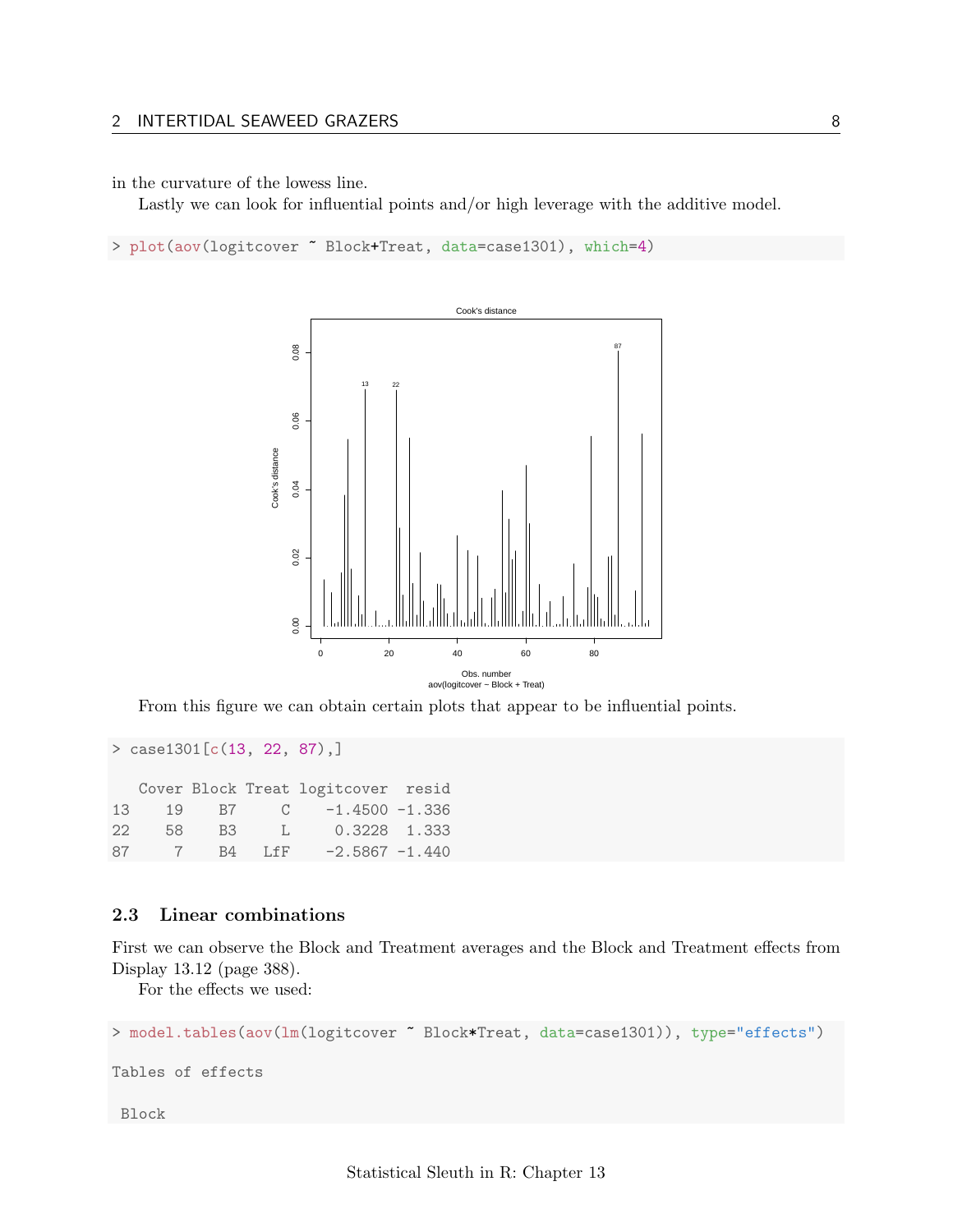Block B1 B2 B3 B4 B5 B6 B7 B8 -1.4031 -0.9432 0.7015 1.5776 -0.1871 0.6220 -0.2946 -0.0731 Treat Treat C f fF L Lf LfF 1.4131 0.9190 0.4112 -0.4794 -0.7718 -1.4921 Block:Treat Treat Block C f fF L Lf LfF B1 -0.2892 0.0951 0.1755 -0.0629 0.1972 -0.1157 B2 -0.1797 -0.0509 -0.2013 0.1406 -0.1663 0.4576 B3 0.2303 -0.1658 -0.0007 0.6996 -0.2540 -0.5094 B4 1.0899 0.5743 -0.1179 -0.6724 -0.0947 -0.7791 B5 -0.2650 -0.1850 0.3241 0.4996 -0.4376 0.0638 B6 -0.0918 -0.4920 -0.2067 -0.1392 0.7185 0.2112 B7 -0.6709 0.5274 0.3807 -0.5903 -0.2862 0.6394 B8 0.1763 -0.3030 -0.3536 0.1250 0.3231 0.0322

For the means we changed the type attribute to "means":

```
> model.tables(aov(lm(logitcover ~ Block*Treat, data=case1301)), type="means")
Tables of means
Grand mean
-1.233
Block
Block
   B1 B2 B3 B4 B5 B6 B7 B8
-2.6357 -2.1758 -0.5311 0.3450 -1.4197 -0.6106 -1.5272 -1.3057Treat
Treat
    C f fF L Lf LfF
0.1805 -0.3137 -0.8214 -1.7120 -2.0044 -2.7247
Block:Treat
   Treat
Block C f fF L Lf LfF
  B1 -1.512 -1.622 -2.049 -3.178 -3.210 -4.243
  B2 -0.942 -1.308 -1.966 -2.515 -3.114 -3.210
B3 1.112 0.222 -0.121 -0.311 -1.557 -2.533
```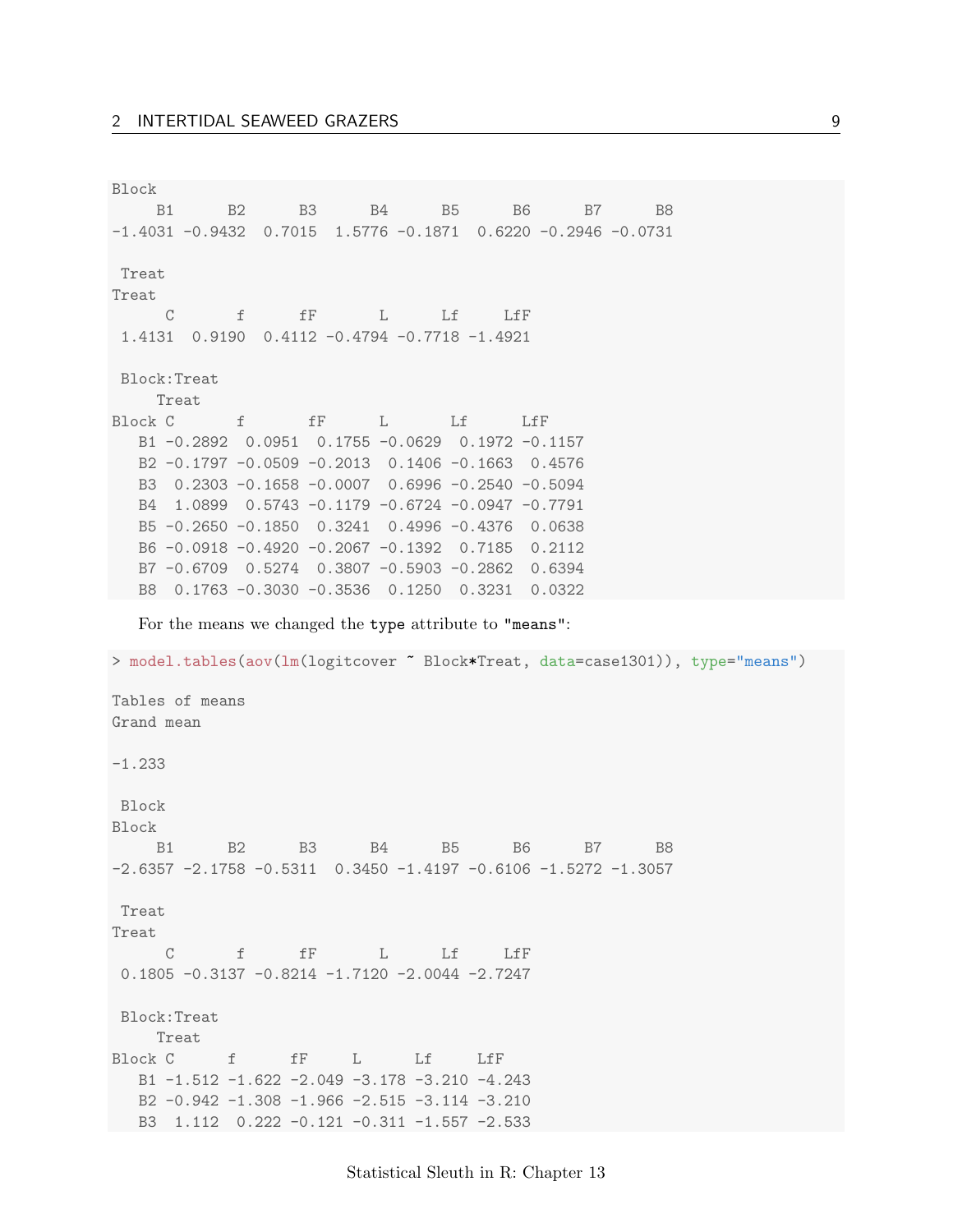B4 2.848 1.838 0.638 -0.807 -0.522 -1.926 B5 -0.272 -0.686 -0.684 -1.399 -2.629 -2.848 B6 0.711 -0.184 -0.406 -1.229 -0.664 -1.891 B7 -0.785 -0.081 -0.735 -2.597 -2.585 -2.380 B8 0.284 -0.690 -1.248 -1.660 -1.754 -2.766

To answer specific questions of interest regarding subgroup comparisons we can use linear combinations. The Sleuth proposes five questions as detailed on pages 289-390. The code for results of these questions is displayed below and these results are also interpreted on pages 389-390 and summarized in Display 13.13. For this model the reference group is *control* followed by  $f$ ,  $fF$ ,  $L$ , Lf, LfF.

```
> require(gmodels)
> lm1 = lm(logitcover ~ Treat+Block, data=case1301); coef(lm1)
(Intercept) Treatf TreatfF TreatL TreatLf TreatLfF
    -1.2226 -0.4941 -1.0019 -1.8925 -2.1849 -2.9052
    BlockB2 BlockB3 BlockB4 BlockB5 BlockB6 BlockB7
    0.4600 2.1046 2.9807 1.2160 2.0251 1.1085
   BlockB8
    1.3300
> large = rbind('Large fish' = c(0, -1/2, 1/2, 0, -1/2, 1/2))
> small = rbind('Small fish' = c(-1/2, 1/2, 0, -1/2, 1/2, 0))
> limpets = rbind('Limpets' = c(-1/3, -1/3, -1/3, 1/3, 1/3, 1/3))
> limpetsSmall = rbind('Limpets X Small' = c(1, -1/2, -1/2, -1, 1/2, 1/2))
> limpetsLarge = rbind('Limpets X Large' = c(0, 1, -1, 0, -1, 1))
> fit.contrast(lm1, "Treat", large, conf.int=.95)
              Estimate Std. Error t value Pr(>|t|) lower CI upper CI
TreatLarge fish -0.614 0.1497 -4.101 9.54e-05 -0.9118 -0.3162
attr(,"class")
[1] "fit_contrast"
> fit.contrast(lm1, "Treat", small, conf.int=.95)
              Estimate Std. Error t value Pr(>|t|) lower CI upper CI
TreatSmall fish -0.3933 0.1497 -2.627 0.01026 -0.691 -0.09549
attr(,"class")
[1] "fit_contrast"
> fit.contrast(lm1, "Treat", limpets, conf.int=.95)
            Estimate Std. Error t value Pr(>|t|) lower CI upper CI
TreatLimpets -1.829 0.1222 -14.96 2.778e-25 -2.072 -1.586
attr(,"class")
[1] "fit_contrast"
```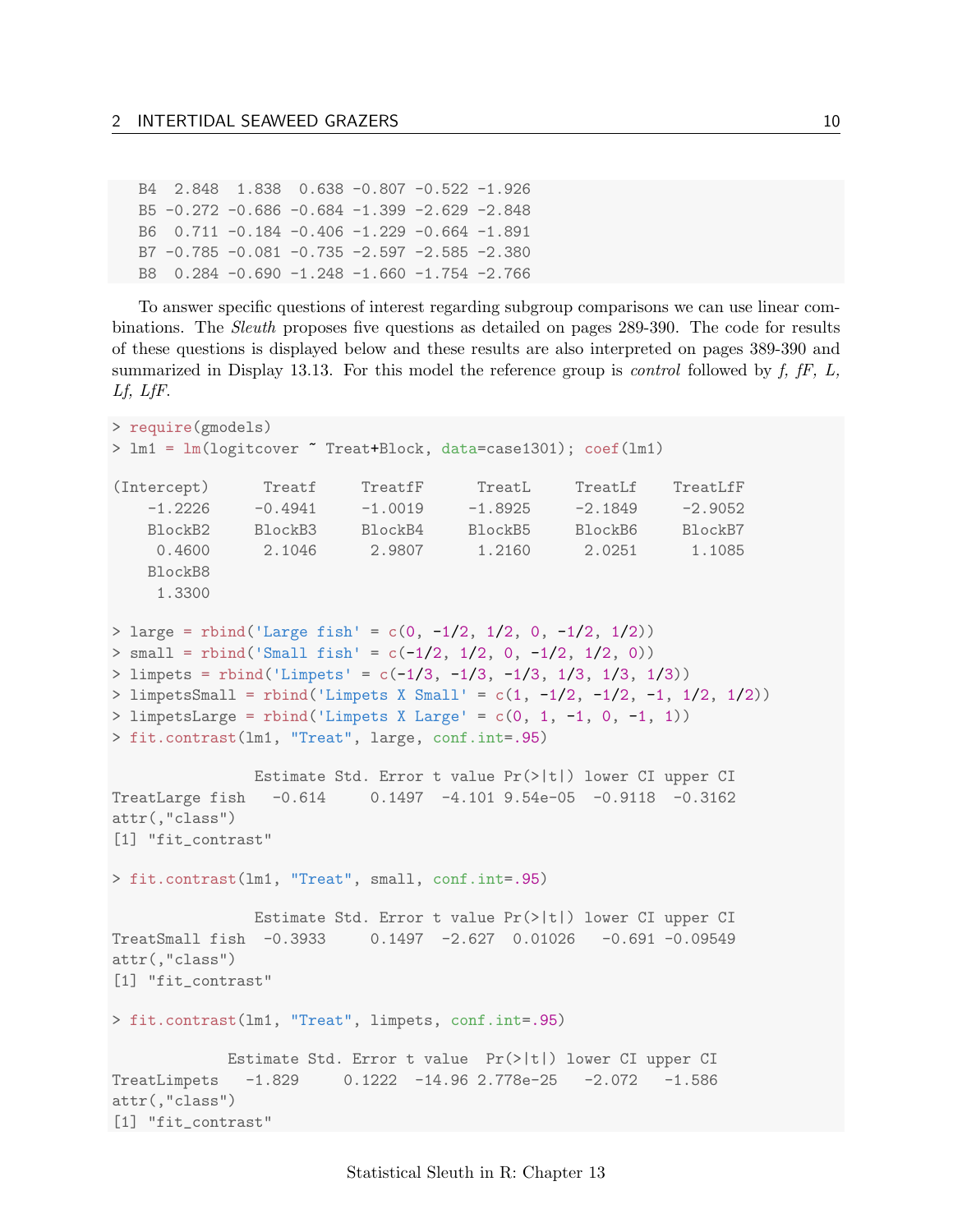```
> fit.contrast(lm1, "Treat", limpetsSmall, conf.int=.95)
                    Estimate Std. Error t value Pr(>|t|) lower CI
TreatLimpets X Small 0.09549 0.2593 0.3682 0.7136 -0.4203
                    upper CI
TreatLimpets X Small 0.6113
attr(,"class")
[1] "fit_contrast"
> fit.contrast(lm1, "Treat", limpetsLarge, conf.int=.95)
                    Estimate Std. Error t value Pr(>|t|) lower CI
TreatLimpets X Large -0.2125 0.2994 -0.7097 0.4799 -0.8081
                    upper CI
TreatLimpets X Large 0.383
attr(,"class")
[1] "fit_contrast"
```
To attain the confidence intervals discussed in the "Summary of Statistical Findings" (page 376) we need to exponential the lower and upper bounds of the above 95% confidence intervals. Therefore, for the limpets estimation, the corresponding 95% confidence interval is (0.126, 0.205). The resulting large fish 95% confidence interval is (0.402, 0.729). Lastly for the estimation of the regeneration ratio for small fish the 95% confidence interval is (0.501, 0.909).

# <span id="page-10-0"></span>3 Pygmalion effect

Does expected excellence affect performance? More specifically, does telling a manager that some of the supervisees are "superior" affect the supervisor's perception of their performance (Pygmalion effect)? This is the question addressed in case study 13.2 in the Sleuth.

### <span id="page-10-1"></span>3.1 Statistical summary

We begin by reading the data and summarizing the variables.

```
> summary(case1302)
  Company Treat Score
C1 : 3 Pygmalion:10 Min. :59.5
C2 : 3 Control :19 1st Qu.:69.2
C4 : 3 Median : 73.9
C5 : 3 Mean : 74.1
C6 : 3 3rd Qu.:78.9
C7 : 3 Max. : 89.8
(Other):11
> case1302$newTreat = relevel(case1302$Treat, ref="Control")
```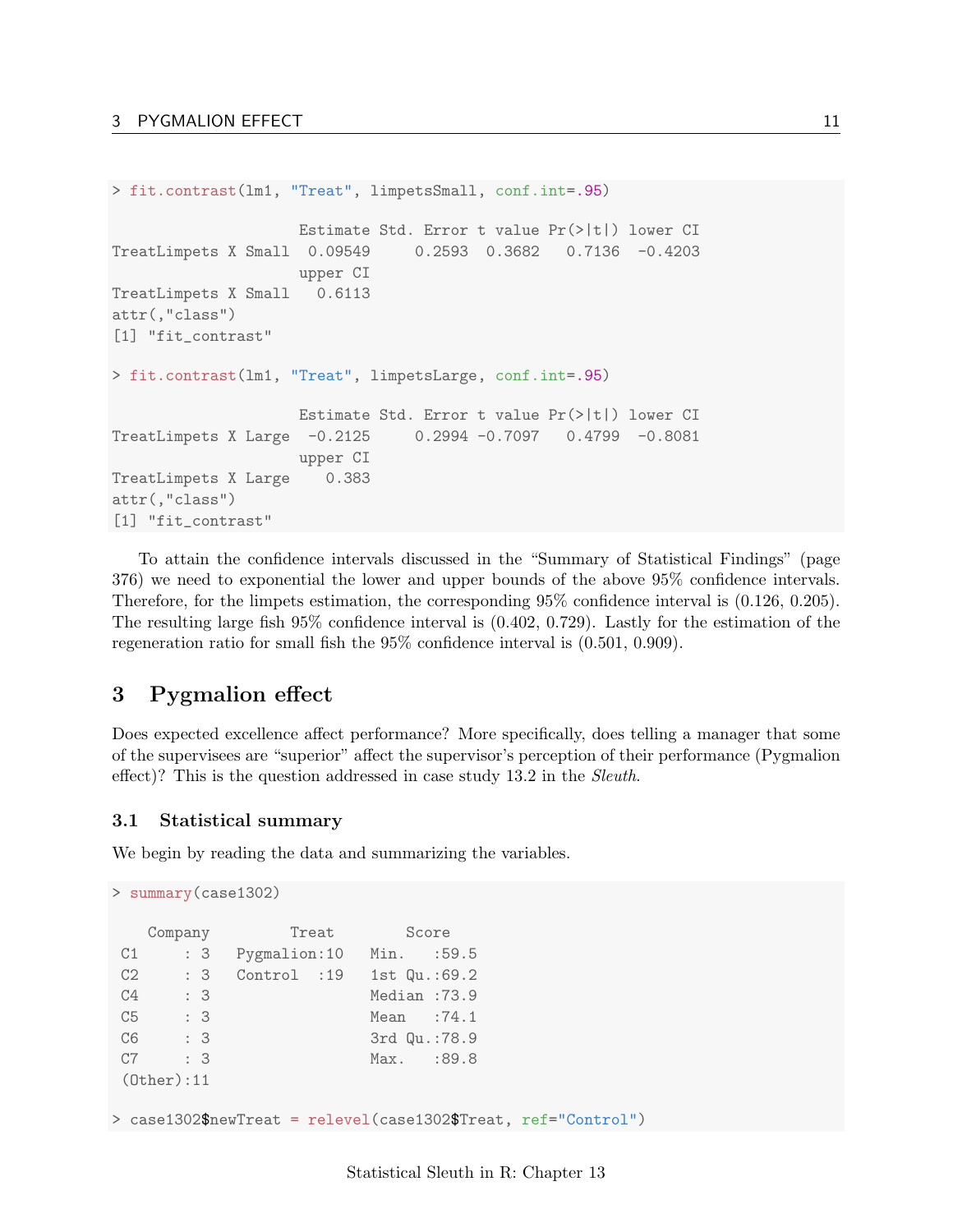### 3 PYGMALION EFFECT 12

There were a total of 29 platoons. For each of the 10 companies, one platoon received the Pygmalion treatment and two platoons were control, with the exception of one company that only had one control platoon. Therefore, there were 10 Pygmalion platoons and 19 control platoons. As shown in Display 13.3 (page 378 of the Sleuth).

# <span id="page-11-0"></span>3.2 Graphical presentation

The following figure displays an interaction plot for the Pygmalion dataset, akin to Display 13.14 on page 392.

> with(case1302, interaction.plot(Company, newTreat, Score))



### <span id="page-11-1"></span>3.3 Two way ANOVA (fit using multiple linear regression model)

We can then use multiple linear regression models for the additive and nonadditive models and compare them using the two-way ANOVA.

The following is similar to Display 13.16 (page 394).

```
> lm1 = lm(Score ~ Company*newTreat, data=case1302); summary(lm1)
Call:
lm(formula = Score \sim Company * newTree, data = case1302)Residuals:
```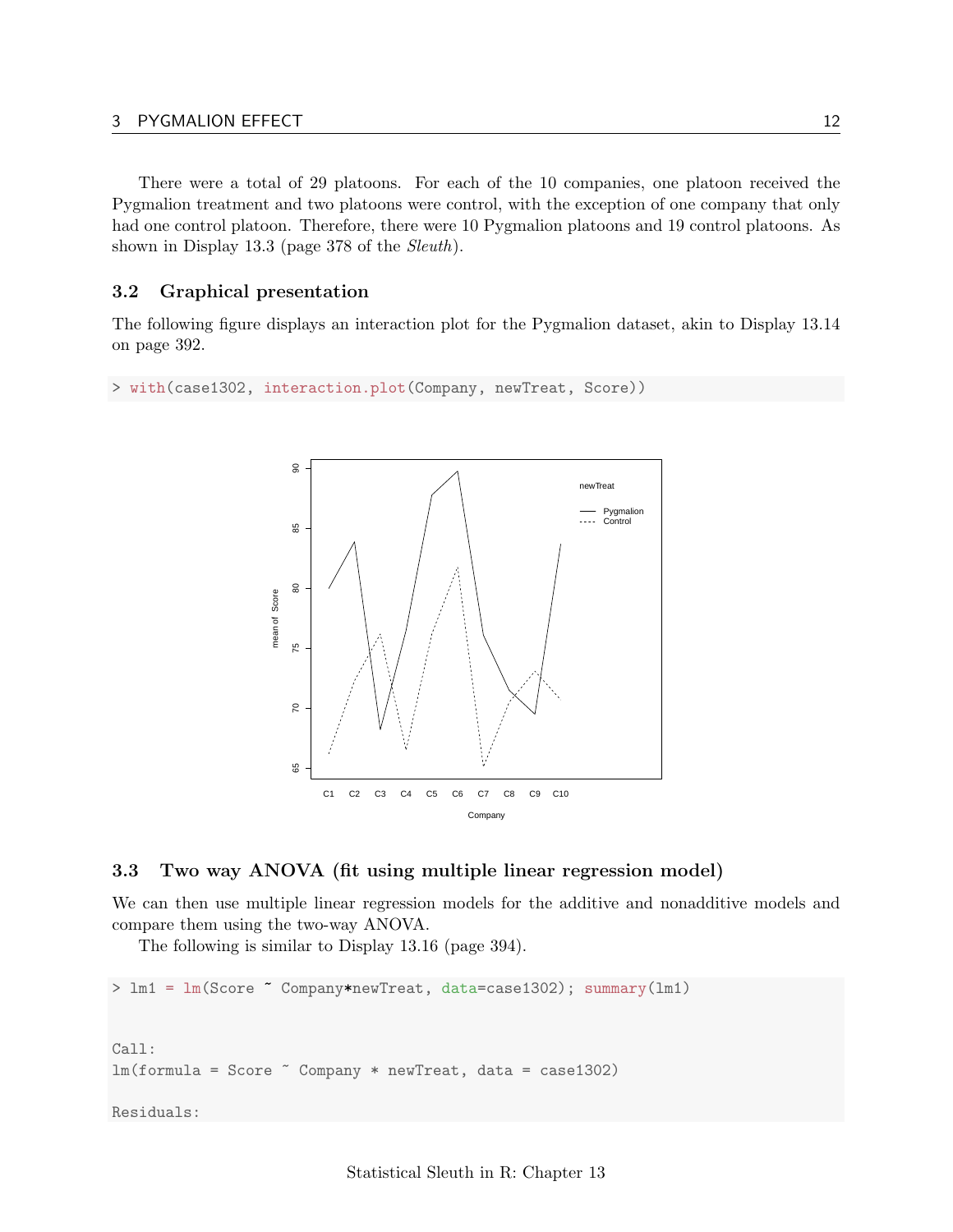### 3 PYGMALION EFFECT 13

| Min    |        | 10 Median | 30  | Max |
|--------|--------|-----------|-----|-----|
| $-9.2$ | $-2.3$ | 0.0       | 2.3 | 9.2 |

Coefficients:

|                              | Estimate Std. Error t |       |         | value $Pr(>\vert t \vert)$ |
|------------------------------|-----------------------|-------|---------|----------------------------|
| (Intercept)                  | 66.20                 | 5.09  | 13.00   | $3.9e-07$                  |
| CompanyC2                    | 6.10                  | 7.20  | 0.85    | 0.419                      |
| CompanyC3                    | 10.00                 | 8.82  | 1.13    | 0.286                      |
| CompanyC4                    | 0.30                  | 7.20  | 0.04    | 0.968                      |
| CompanyC5                    | 10.00                 | 7.20  | 1.39    | 0.198                      |
| CompanyC6                    | 15.60                 | 7.20  | 2.17    | 0.059                      |
| CompanyC7                    | $-1.10$               | 7.20  | $-0.15$ | 0.882                      |
| CompanyC8                    | 4.30                  | 7.20  | 0.60    | 0.565                      |
| CompanyC9                    | 6.90                  | 7.20  | 0.96    | 0.363                      |
| CompanyC10                   | 4.50                  | 7.20  | 0.62    | 0.548                      |
| newTreatPygmalion            | 13.80                 | 8.82  | 1.56    | 0.152                      |
| CompanyC2:newTreatPygmalion  | $-2.20$               | 12.48 | $-0.18$ | 0.864                      |
| CompanyC3:newTreatPygmalion  | $-21.80$              | 13.48 | $-1.62$ | 0.140                      |
| CompanyC4:newTreatPygmalion  | $-3.80$               | 12.48 | $-0.30$ | 0.768                      |
| CompanyC5:newTreatPygmalion  | $-2.20$               | 12.48 | $-0.18$ | 0.864                      |
| CompanyC6:newTreatPygmalion  | $-5.80$               | 12.48 | $-0.46$ | 0.653                      |
| CompanyC7:newTreatPygmalion  | $-2.80$               | 12.48 | $-0.22$ | 0.827                      |
| CompanyC8:newTreatPygmalion  | $-12.80$              | 12.48 | $-1.03$ | 0.332                      |
| CompanyC9:newTreatPygmalion  | $-17.40$              | 12.48 | $-1.39$ | 0.197                      |
| CompanyC10:newTreatPygmalion | $-0.80$               | 12.48 | $-0.06$ | 0.950                      |

Residual standard error: 7.2 on 9 degrees of freedom Multiple R-squared: 0.739,Adjusted R-squared: 0.188 F-statistic: 1.34 on 19 and 9 DF, p-value: 0.336

> lm2 = lm(Score " Company+newTreat, data=case1302); summary(lm2) # Display 13.18 page 395

Call:  $lm(formula = Score \sim Company + newTreat, data = case1302)$ 

Residuals:

Min 1Q Median 3Q Max -10.66 -4.15 1.85 3.85 7.74

Coefficients:

|             |           | Estimate Std. Error t value $Pr(>\vert t \vert)$ |         |         |
|-------------|-----------|--------------------------------------------------|---------|---------|
| (Intercept) | 68.3932   | 3.8931                                           | 17.57   | 8.9e-13 |
| CompanyC2   | 5.3667    | 5.3697                                           | 1.00    | 0.331   |
| CompanyC3   | 0.1966    | 6.0189                                           | 0.03    | 0.974   |
| CompanyC4   | $-0.9667$ | 5.3697                                           | $-0.18$ | 0.859   |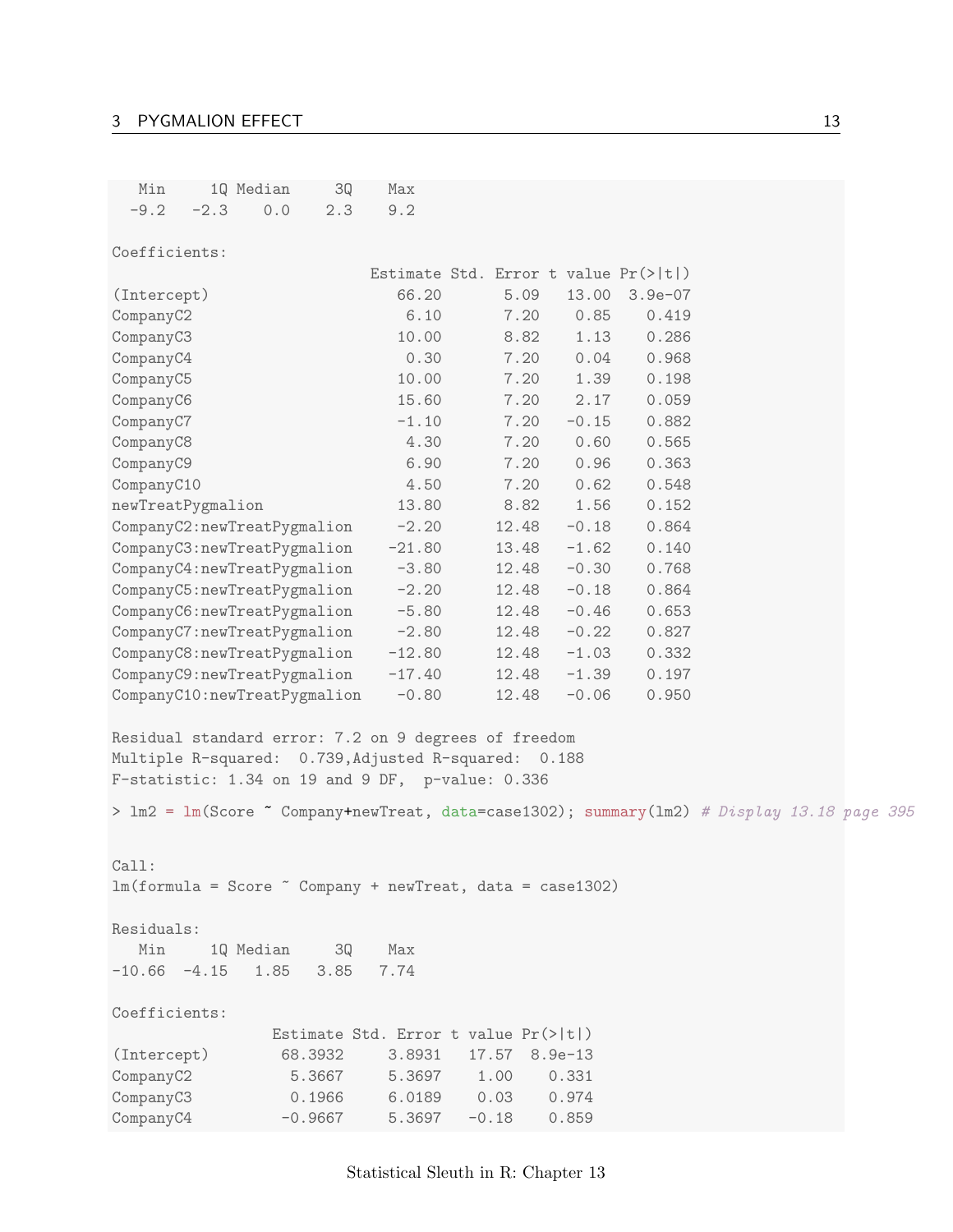# 3 PYGMALION EFFECT 14

| CompanyC5         | 9.2667    | 5.3697 | 1.73    | 0.102 |
|-------------------|-----------|--------|---------|-------|
| CompanyC6         | 13.6667   | 5.3697 | 2.55    | 0.020 |
| CompanyC7         | $-2.0333$ | 5.3697 | $-0.38$ | 0.709 |
| CompanyC8         | 0.0333    | 5.3697 | 0.01    | 0.995 |
| CompanyC9         | 1.1000    | 5.3697 | 0.20    | 0.840 |
| CompanyC10        | 4.2333    | 5.3697 | 0.79    | 0.441 |
| newTreatPygmalion | 7.2205    | 2.5795 | 2.80    | 0.012 |

Residual standard error: 6.58 on 18 degrees of freedom Multiple R-squared: 0.565,Adjusted R-squared: 0.323 F-statistic: 2.33 on 10 and 18 DF, p-value: 0.0564

> anova(lm1)

Analysis of Variance Table

Response: Score

|                     |   |     | Df Sum Sq Mean Sq F value Pr(>F) |              |
|---------------------|---|-----|----------------------------------|--------------|
| Company             |   | 671 | 75                               | 1.44 0.299   |
| newTreat            |   | 339 | 339                              | 6.53 0.031   |
| Company: newTreat 9 |   | 311 | 35                               | $0.67$ 0.722 |
| Residuals           | 9 | 467 | 52.                              |              |

> anova(lm2)

1 18 779

Analysis of Variance Table

Response: Score Df Sum Sq Mean Sq F value Pr(>F) Company 9 671 75 1.72 0.156 newTreat 1 339 339 7.84 0.012 Residuals 18 779 43 > anova(lm2, lm1) Analysis of Variance Table Model 1: Score ~ Company + newTreat Model 2: Score ~ Company \* newTreat Res.Df RSS Df Sum of Sq F Pr(>F)

2 9 467 9 312 0.67 0.72

Lastly we can observe the residual plot from the fit of the additive model, akin to Display 13.17 on page 395.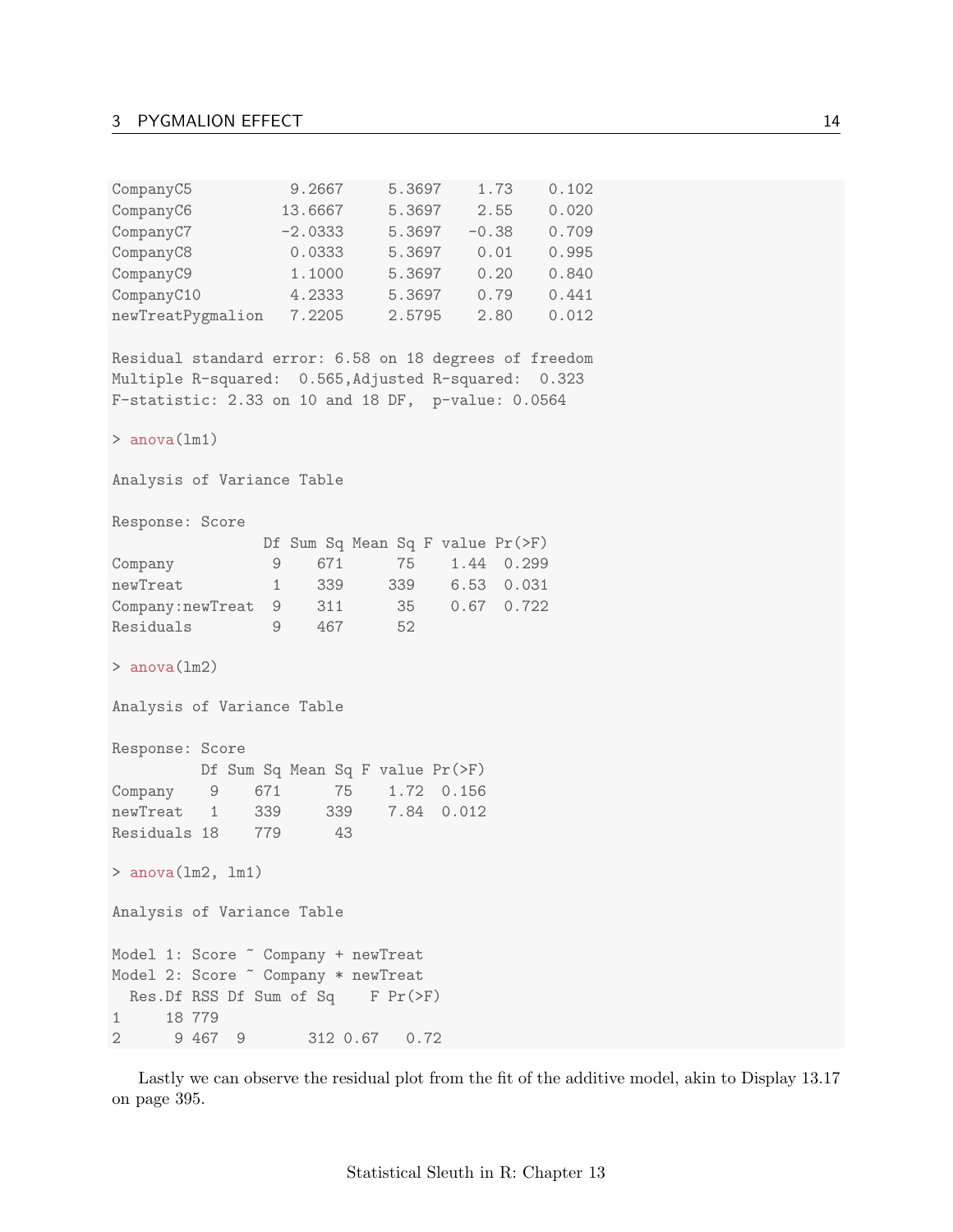### > plot(lm2, which=1)



# <span id="page-14-0"></span>3.4 Randomization Methods

As introduced in Chapter 4, we can construct a randomization distribution by considering the distribution of a test statistic over all possible ways the randomization could have turned out. For the Pygmalion data we can construct a randomization distribution for the  $t$ -statistic of the treatment effect as discussed on pages 397-398.

```
> mod = lm(Score ~ Company+newTreat, data=case1302)
> obs = summary(mod)$coefficients["newTreatPygmalion", "t value"]
> obs
[1] 2.799
> nulldist = do(10000) * summary(lm(Score ~ shuffle(Company)+shuffle(newTreat),
+ data=case1302))$coefficients["shuffle(newTreat)Pygmalion", "t value"]
> histogram(~ result, groups=result >= obs, v=obs, data=nulldist)
> # akin to Display 13.20 page 398
> tally(~ result >= obs, format="proportion", data=nulldist)
result >= obs
  TRUE FALSE
0.0056 0.9944
```